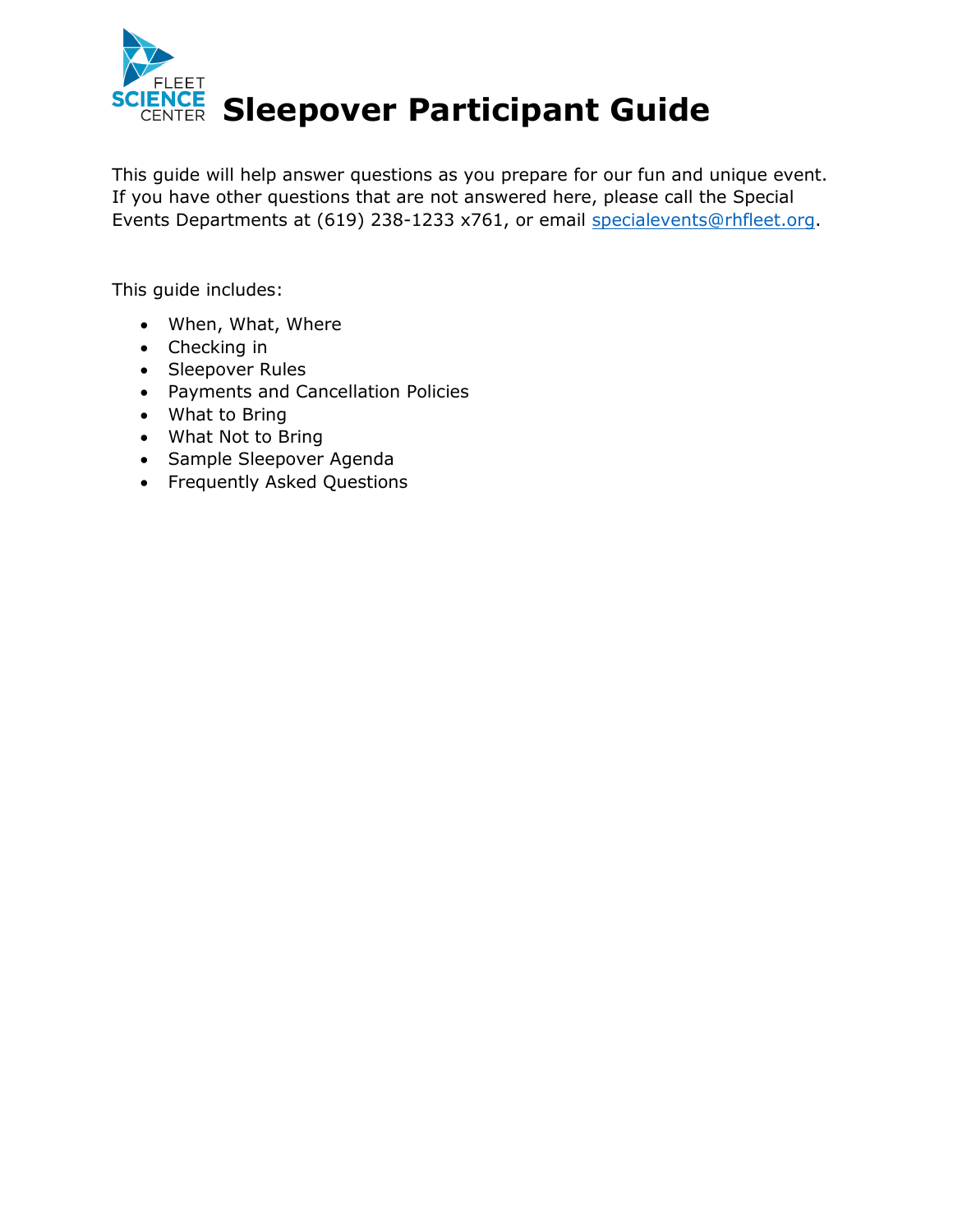

**Sleepover Participant Guide** 

#### **Purchasing Tickets or Reserving a Private Sleepover:**

For public sleepovers, tickets may be purchased through EventBrite. The full payment will be due at that time.

If you wish to host a private sleepover for your organization, we ask that you have a minimum of 100 people. Please contact the Special Events Department to find out if the date you wish to host is available.

#### **When, What, Where:**

Sleepovers begin at 6:30 p.m. and end at 8:30 a.m. the following day.

You can experience the Fleet at your own pace throughout the evening. Hands-on activities and a scavenger hunt are available for you to participate in at your leisure. A sample agenda is included in this guide. A formal agenda for your sleepover will be sent out the week prior.

Parking is included in admission. You may park in the lot located off Space Theater Way behind the museum. We will send out an official parking pass the week prior to the sleepover that will allow you to park in the lot overnight. For more directions on how to get to the museum please visit [www.rhfleet.org/visit/directions.](http://www.rhfleet.org/visit/directions)

## **Checking In:**

Check-in will take place at the roll-up door, located at the back of the building facing the parking lot.

To check in, you will be asked to provide your EventBrite tickets.

#### **At check in:**

- You will receive a copy of the **Sleepover Agenda** to inform you of the evening activities.
- You will receive a fun **scavenger hunt** to do as you explore the Fleet.
- You will be asked to place your items in the Community Forum until after the movie. At that time, you are free to choose your sleeping spot. You will have access to these items throughout the evening.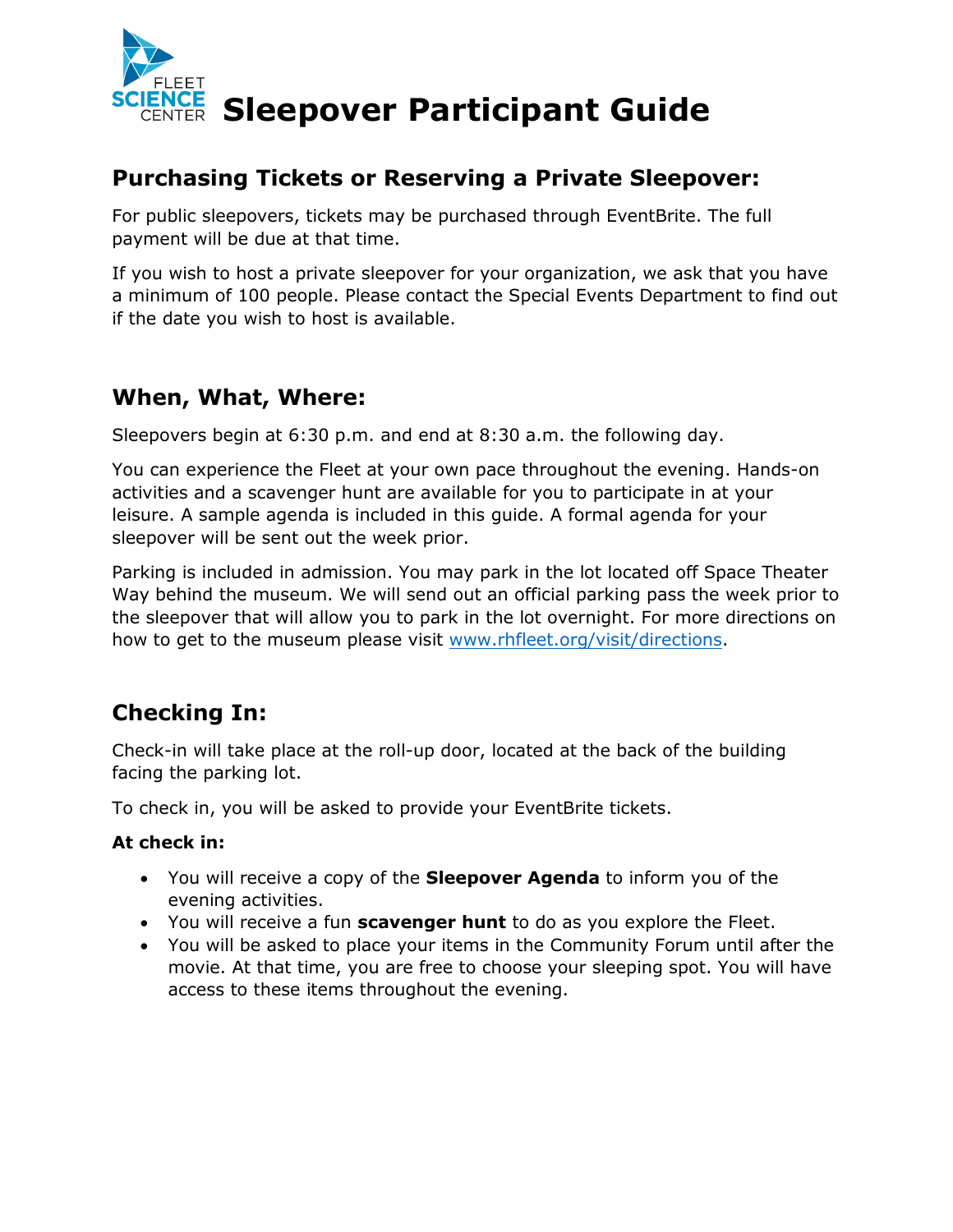

# **NGE Sleepover Participant Guide**

#### **Sleepover Rules:**

Please follow these rules when attending the sleepover:

- Adults must accompany their children at all times.
- Guests must wear shoes at all times when walking around the museum.
- Do not place your belongings in a sleeping area until directed to do so. We do not want anyone to walk on your belongings while playing with the exhibits.
- Do not set up your sleeping area in front of marked exits or stairwells. Please leave a walkway between people.
- Be respectful of other people and their belongings.
- Do not run or play on stairways or elevators.
- No food or drink is allowed in the exhibit areas. Alcohol is not permitted anywhere.
- We ask you observe quiet time after the lights go out.
- The Fleet's security officers patrol the premises all night. If you have any problems or an emergency, please contact a security officer.
- Should an emergency arise, you will be directed what to do by Fleet staff and uniformed security personnel. Please follow their directions quickly and quietly.
- Clean up your sleeping area by 8 a.m. Cleaning crews will start going through areas to get the museum ready to open to the public.

### **Payment and Cancellation Policies:**

- All reservations are first come, first served. We reserve the right to limit the number of attendees.
- The Fleet reserves the right to cancel the sleepover at any time.
- Any cancellation by the participant received less than two weeks before the event will be refunded.
- No refunds will be given for cancellations by the participant that are received less than a week before the event, the day of the event or after the event.
- No tickets are available at the door.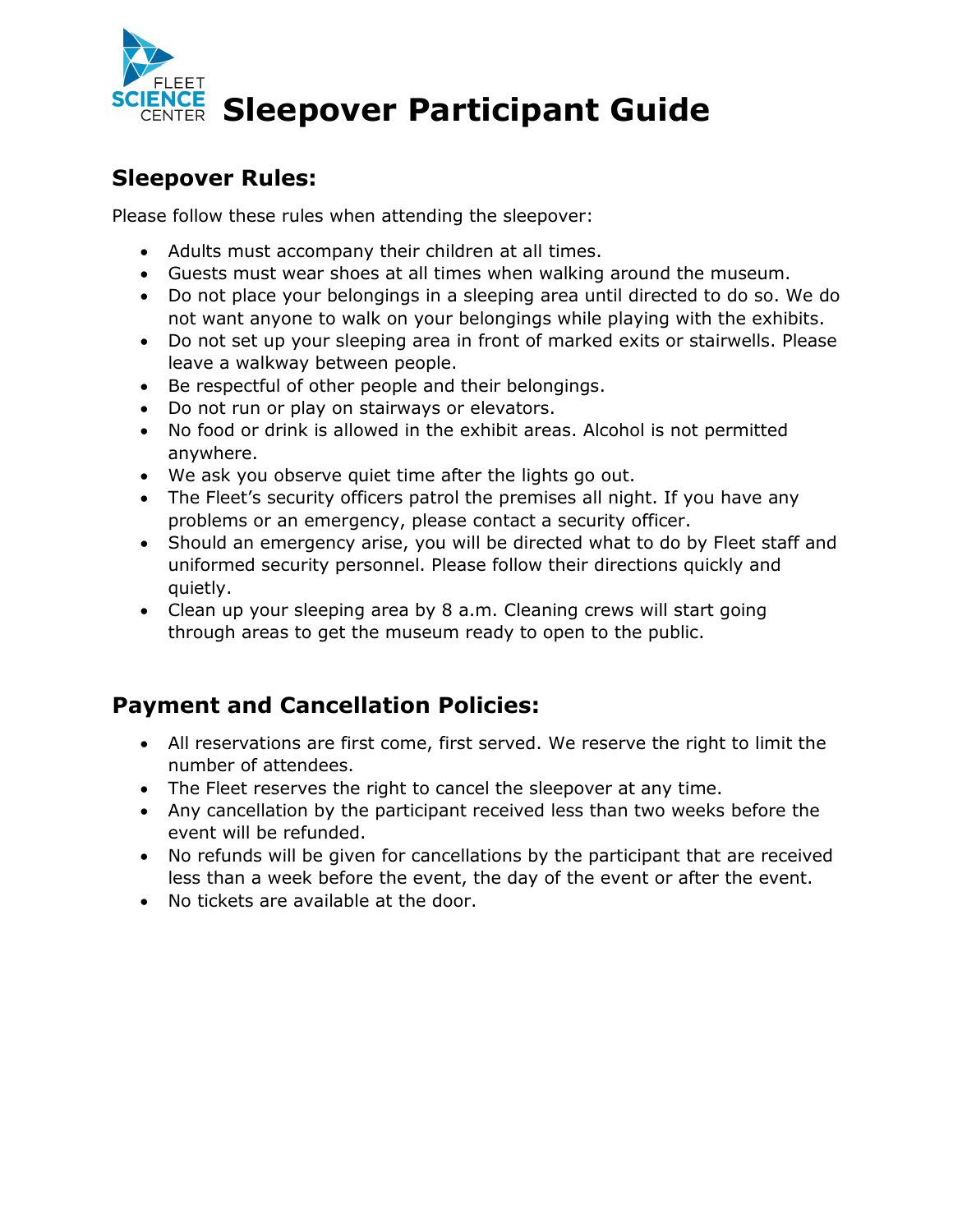

## **ENCE Sleepover Participant Guide**

#### **What to Bring:**

- Sleeping bag, camping pad, pillow etc.
- Cot or air mattress (battery operated only)
- Toothbrush and other toiletries
- Comfortable clothes—pajamas are okay
- Layers of clothing—temperatures throughout our building vary
- Earplugs (optional)—sorry, there is nothing we can do about people who snore!
- Sleep mask (optional) (security lights must remain on all night for safety)
- Flashlight

#### **What Not to Bring:**

- Plug-in air mattress
- Tents
- Expensive electronics
- Food (guests with food allergies may bring their own food, but please do not eat in the exhibit areas)

### **Other Things to Know:**

- If you purchased the Deluxe Sleepover ticket, you will be given two tickets at check in. One ticket to be given to a staff member at dinner and the other is to be given to a staff member for your late-night snack before the IMAX film.
- Our concession stand will be open for you to purchase popcorn, drinks and candy during the evening before the IMAX film.
- The North Star Science Store will be open in the morning at 7:45 a.m. and you will receive a 15% discount on all purchases.
- Admission to the Fleet for the day following your sleepover is not included in your admission.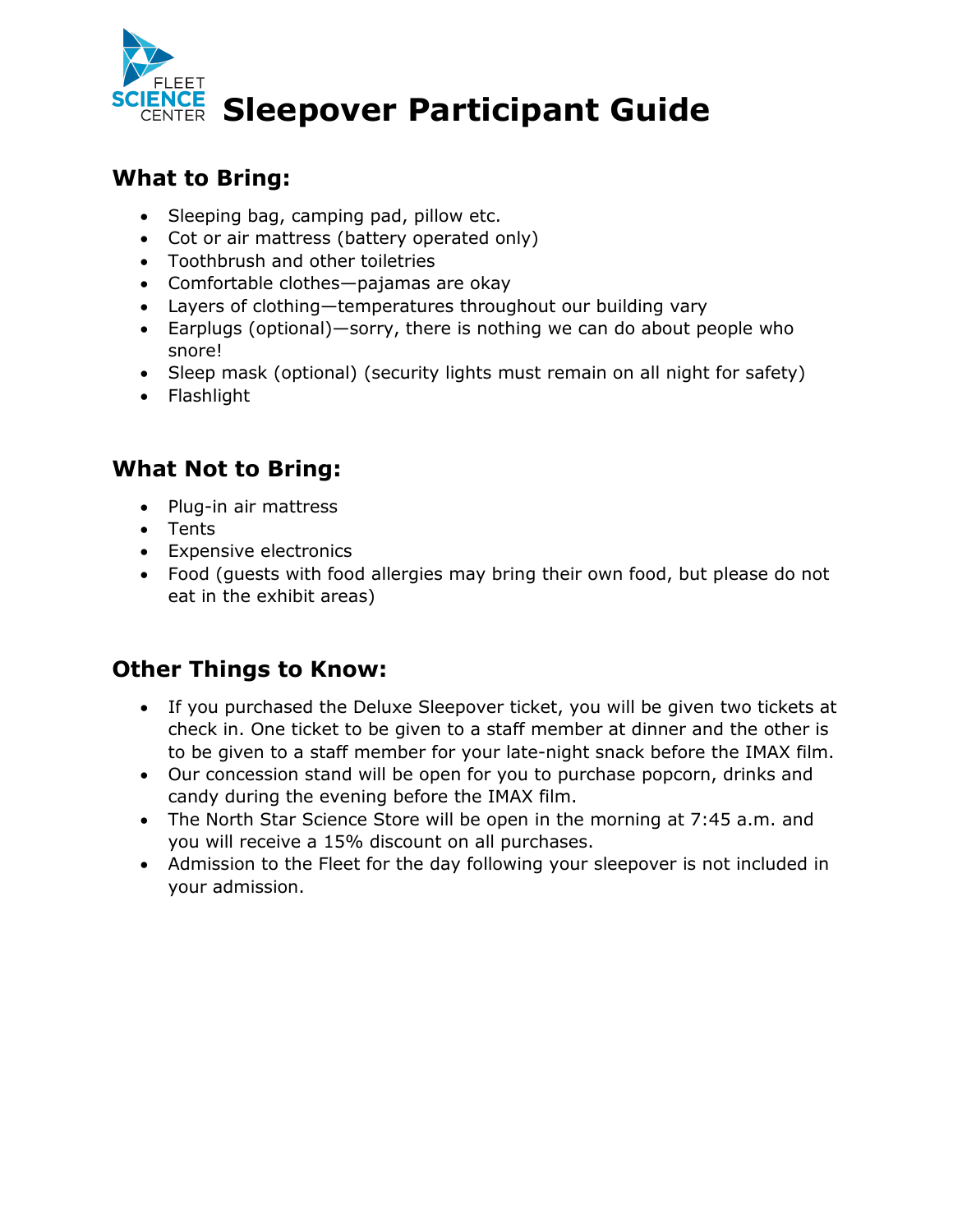

## **Sleepover Participant Guide**

#### **Sample Sleepover Agenda**

Agenda subject to change. The Fleet reserves the right to substitute experiences as necessary.

#### **Evening**

- 6:30 7:30 p.m. Check in (Roll-up Door). Dinner available for those who purchased Deluxe tickets.
- 6:30 8:45 p.m. Museum Exhibits
	- Your ticket permits full access to all of the Fleet's exhibits.

Scavenger Hunt

• Search out the Fleet's treasures with our fun scavenger hunt.

Hands-on Workshops

- Visit our two workshops taking place on the museum floor.
- 8:45 p.m. Line up for the IMAX film. The concessions stand will be open. Deluxe Sleepover ticket holders may pick up their milk and cookie snack.
- 9 p.m. IMAX Film.
- 9:45 11 p.m. Grab your belongings/sleeping bag and find a sleeping area.
- 11 p.m. LIGHTS OUT! This process can sometimes take up to 30 minutes.

#### **Morning**

7 a.m. Good morning! Lights and exhibits turn on! 7:30 a.m. Breakfast available. • Bagels, muffins, apple slices, milk and coffee. 7:45 a.m. North Star Science Store open. • You will receive a 15% discount on all purchases. 8:30 a.m. Sleepover ends. Get your sleepover patch before you leave!